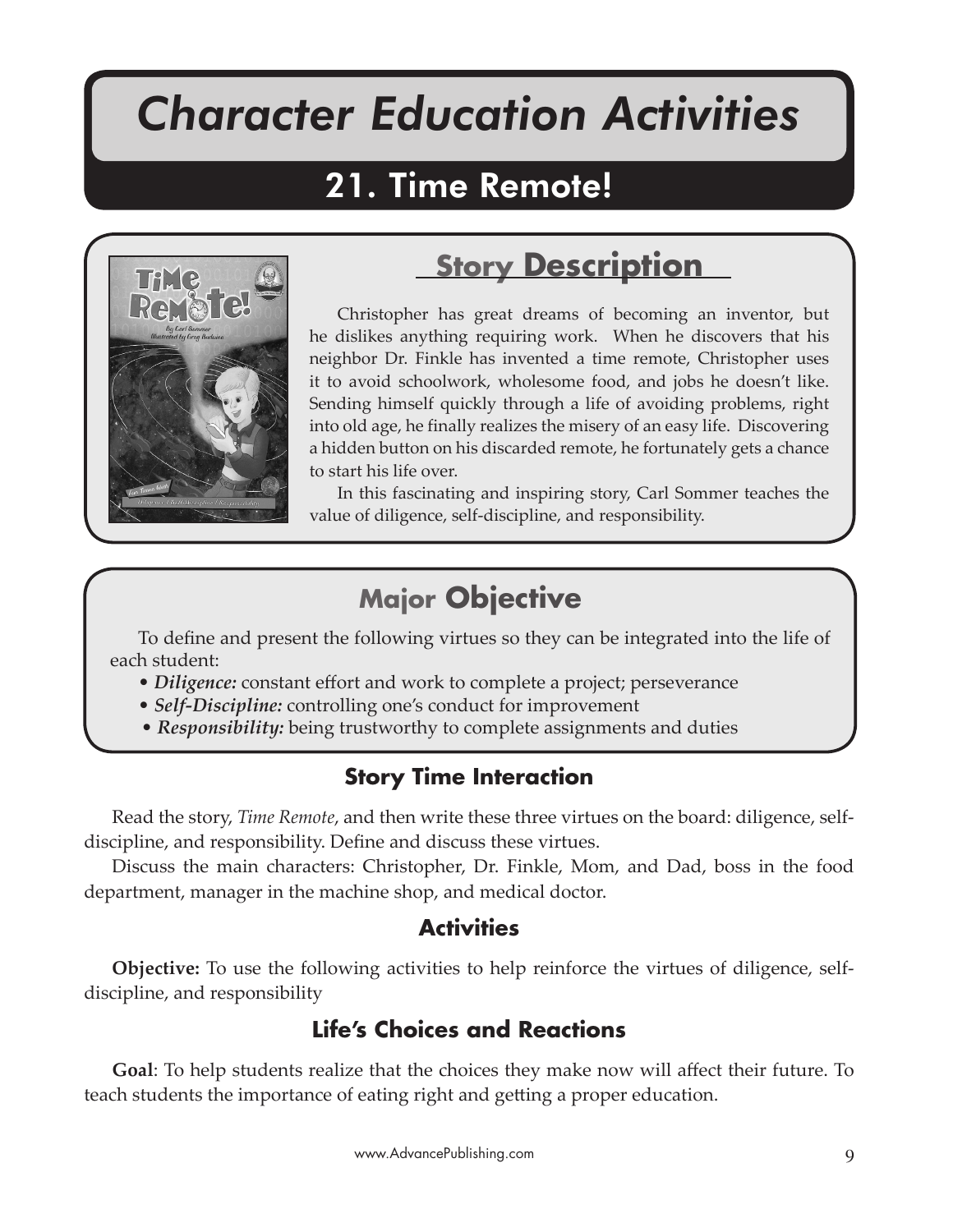#### Time Remote!

**Lesson**: Let us examine Christopher at different times of his life. What was Christopher's reaction when he:

• Was in school? Christopher didn't like schoolwork; he wanted to play.

• First received the time remote? Christopher was thrilled to get the time remote.

• Began using the time remote in school? Christopher was extremely happy with his time remote. He avoided everything that he didn't like.

• Used the time remote to get out of school? Christopher was thrilled at not having to go to school anymore.

- Was at his job stocking shelves? Christopher was miserable.
- Sought employment? Christopher was miserable.
- Was sweeping floors? Christopher was miserable.
- Was a family man? Christopher was miserable.
- Was retired: Christopher was miserable.
- Was a young boy again? Christopher was thrilled he had another chance to live

his life over again. Now he was going to eat right and do his schoolwork.

Stress with the students the importance of making wise choices.

# **Seeking Advice**

**Goal**: To teach children that much can be learned by seeking advice from people with experience

**Assignment**: Students are to ask their parents and their grandparents this question: "What's the most important thing that I should do to become successful?" If students cannot get to their grandparents, let them ask someone who is older.

Have students give their reports in class. Use this time to encourage students to become diligent, self-disciplined, and responsible.

#### **Ask students:**

1. Why is it wise to seek advice from those who are older?

*It is wise because older people have had much experience in life.*

2. Who are the best individuals to seek advice from?

*One of the best individuals to seek advice from is your dad and mom. They love you the most and want you to have the best.*

# **Interview Report**

**Goal**: To help students understand that there are certain steps they must take to become successful

**Assignment**: Students are to find someone they admire and write a report showing what that individual did to become successful. They are to show the educational requirements and other activities that were taken by the individual to become successful.

**Share**: Encourage students to share their reports with the class.

**Teacher**: Find one or more common themes in the reports, and emphasize the themes so they will be reinforced.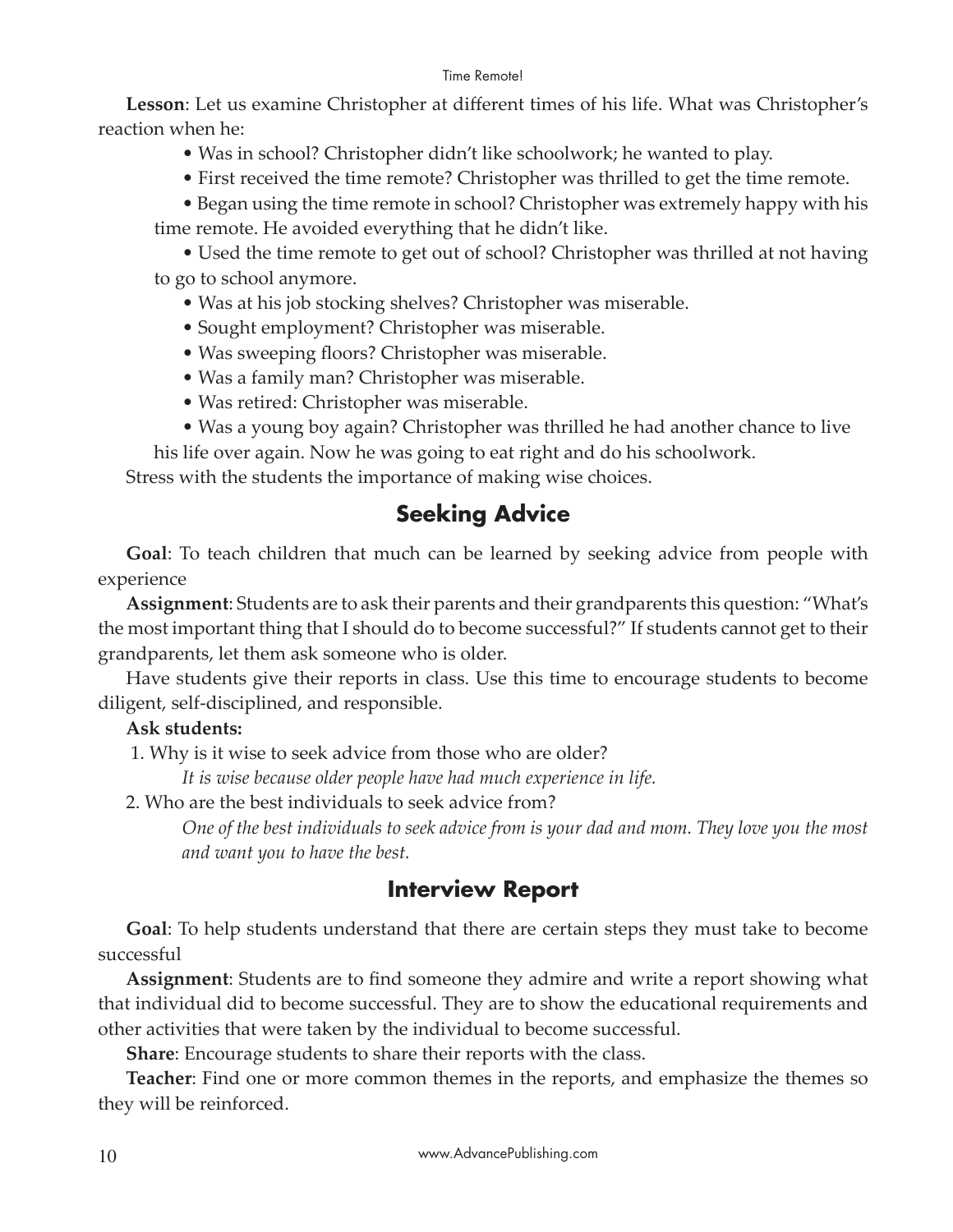### **Time Capsule**

**Goal**: To show students that studying and learning produce results

**Assignment**: Ask each student to write or draw a simple project to enclose in a time capsule. Put the students' projects into a box labeled "Time Capsule." Seal the box and put the date when it can be opened, preferably at the end of the school year.

**End of school year**: At the end of the school year, ask the students to write or draw a similar project. Take out the time capsule and let the students compare their current work with what they did at the beginning of the year. This is an excellent way to record personal progress.

#### Goal Setting—Inventor

**Goal:** To teach students that it is important to have goals in life and then to take the necessary steps to achieve those goals. Wishing alone does not produce results–they must take intelligent action to accomplish goals.

**Lesson:** Christopher wanted to become an inventor of an airmobile. Have students label a sheet of paper: Invent an Airmobile—Goals

**Draw:** Have the students draw and color their concept of an airmobile.

**Steps necessary to become an inventor:** Discuss with the class what Christopher should have done to become an inventor.

Discuss Dr. Finkle's advice to Christopher with the class.

#### **Questions**:

- 1. What should Christopher have done about schooling to become an inventor? *Christopher should have been a good student in school.*
- 2. What subjects should Christopher have taken to become an inventor? *Christopher should have taken subjects as English, reading, math, drawing (dra�ing), college, (engineering), etc.*
- 3. What habits should Christopher have to become a successful inventor?

*Christopher should be an avid reader and learner, diligent in doing his homework and assignments, self-disciplined, etc.*

### **Goal Setting**

**Goal**: To teach students that to achieve certain goals, proper procedures must be followed.

**Assignment**: Students are to put on a sheet of paper a particular goal they want to obtain. If they cannot think of any goal, they are to pick a goal, such as to become a doctor, lawyer, dentist, nurse, engineer, accountant, electrician, auto mechanic, sports champion, etc.

Students are to write down the steps they would need to take to achieve the goal they have chosen.

When students finish their assignment, have them share what they have learned. Use this opportunity to stress the importance of diligence, self-discipline, and responsibility in order to become successful.